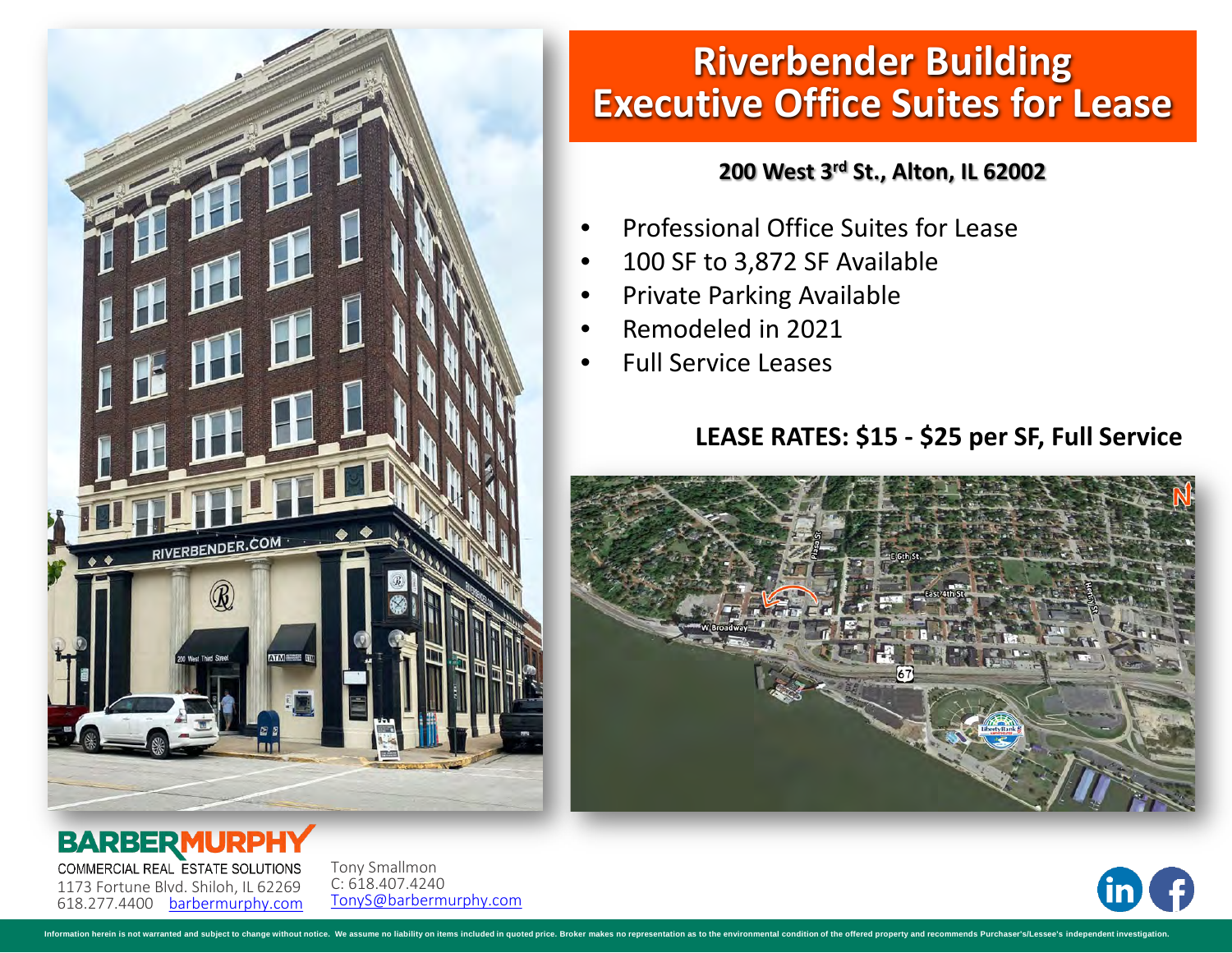## IMAGES & AVAILABLITY

| <b>SUITE#</b> | <b>SF-VACANT</b> |  |  |
|---------------|------------------|--|--|
| 311           | 106              |  |  |
| 403-404       | 564              |  |  |
| 408           | 248              |  |  |
| 409           | 223              |  |  |
| 411           | 144              |  |  |
| 412           | 150              |  |  |
| 506           | 175              |  |  |
| 510-12        | 628              |  |  |
| 509           | 180              |  |  |
| 601           | 132              |  |  |
| 602           | 338              |  |  |
| 608           | 85               |  |  |
| 611           | 498              |  |  |
| 612           | 149              |  |  |
| 704           | 252              |  |  |















**BARBERMURPHY**